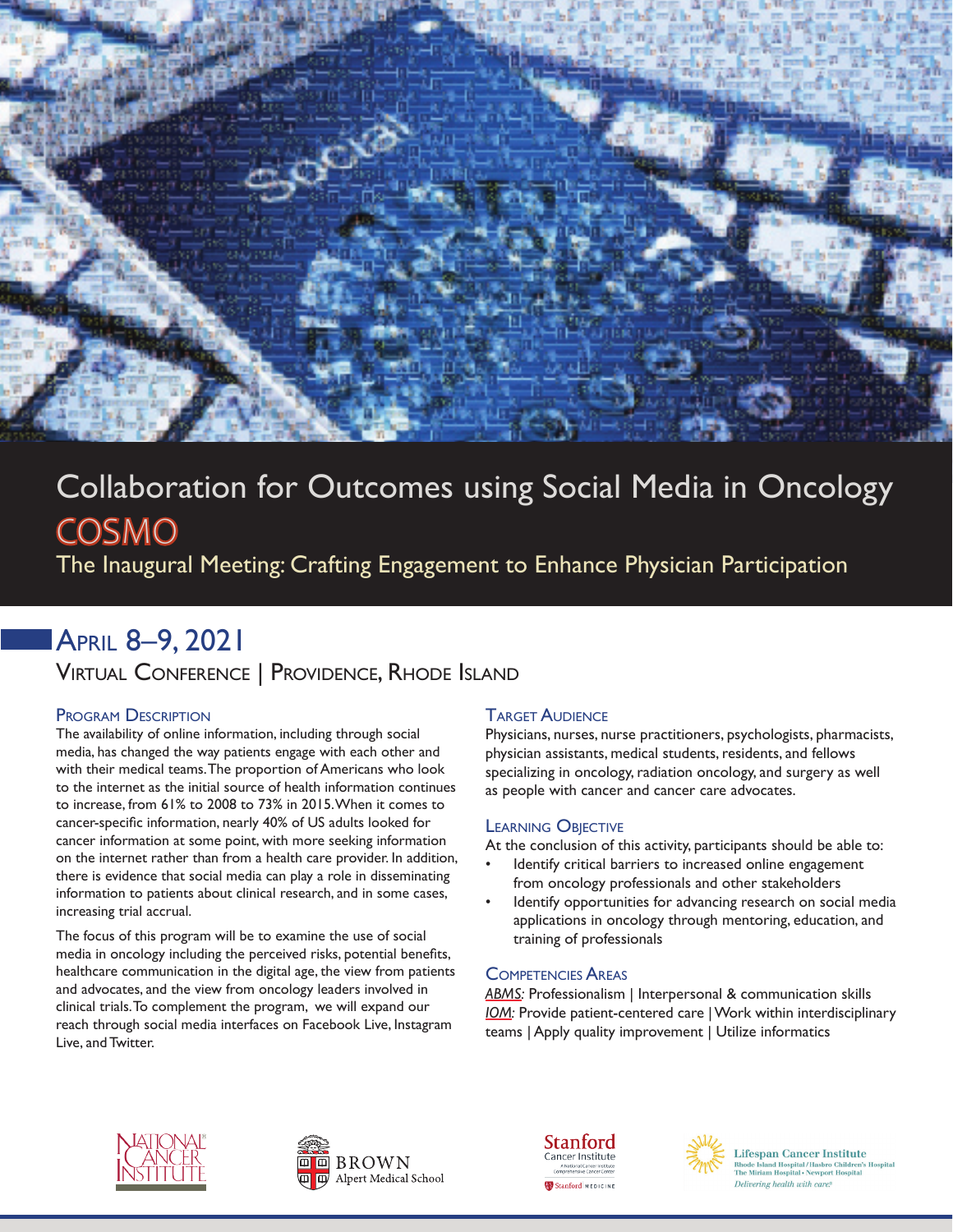### Thursday, April 8, 2021 Friday, April 9, 2021

#### **Session I: COSMO Opening Session** *Chair:* Matthew S. Katz, MD, FASTRO

| 10:00-10:05 AM Welcome Remarks |
|--------------------------------|
| Deanna J. Attai, MD, FACS      |

- 10:05–10:20 **Social Media in Oncology** Michael A. Thompson, MD, PhD, FASCO
- 10:20–10:50 **Social Media and Its Role in Professional Development** *Moderator:* Matthew S. Katz, MD, FASTRO Deanna | . Attai, MD, FACS Adam P. Dicker, MD, PhD, FASTRO, FASCO Michael A. Thompson, MD, PhD, FASCO Michael J. Fisch, MD, MPH, FACP, FAAHPM, FASCO
- 10:50–11:00 **Break**

#### **Session II: Social Medical Engagement: Are You All In?**  *Chair:* Lidia Schapira, MD, FASCO

- 11:00–11:15 **Social Media Analytics: Making Sense of New Metrics to Demonstrative Value** Audun Utengen, MBA, BSc
- 11:15–11:45 **Engagement, Dissemination, with Social Media** *Moderator:* Lidia Schapira, MD, FASCO Emil Lou, MD, PhD, FACP Merry Jennifer Markham, MD, FACP, FASCO Nathan Pennell, MD, PhD, FASCO Audun Utengen, MBA, BSc
- 11:45–12:30 pm **Lunch Break**

#### **Session III: Social Media Misuse, Responsible Use, & New Use**

*Chair:* Robert S. Miller, MD, FACP, FASCO, FAMIA

- 12:30–12:50 **Health Misinformation on Social Media: Considerations During the COVID-19 Pandemic** Wen-Ying Sylvia Chou, PhD, MPH
- 12:50–1:20 **But, I Saw it on Facebook!** *Moderator:* Robert S. Miller, MD Wen-Ying Sylvia Chou, PhD, MPH Lidia Schapira, MD, FASCO Deanna Teoh, MD, MS, FACOG, FACS
- 1:20–1:40 pm **Break**

#### **Session IV: Social Media in Oncology: A Multistakeholder Look** *Chair:* Patricia F. Anderson, MILS

1:40–2:20 pm **Patient Engagement in Social Media: When the Doctor is No Longer the Expert** *Moderator:* Patricia F. Anderson, MILS Tamika Felder Janet Freeman-Daily, MS, Eng John Novack, MS Dorinda (Dee) Sparacio, MS

#### **Session V: Equity, Diversity, and Cancer**  $MC$  **DA**  $C$  **EASCO**

|                                      | Chair: Heather M. Hylton, M.S. PA-C, FASCO                                                                                                                                                                                  |
|--------------------------------------|-----------------------------------------------------------------------------------------------------------------------------------------------------------------------------------------------------------------------------|
| $10:00 - 10:30$ AM                   | <b>Equity, Diversity, &amp; the</b><br><b>Cancer Experience</b><br>Moderator:<br>Heather M. Hylton, MS, PA-C, FASCO<br>Christina Hunter Chapman, MD, MS<br>Narjust Duma, MD<br>Maimah Karmo<br>Alicia C. Staley, MBA, MS IS |
| $10:30 - 10:45$                      | <b>Count Me In: Social Media in</b><br><b>Clinical Study Accrual</b><br>Corrie Painter, PhD                                                                                                                                 |
| $11:00 - 11:15$                      | <b>Break</b>                                                                                                                                                                                                                |
| <b>BALANCE IN THE ELECTRONIC AGE</b> | <b>SESSION VI: MOVING FORWARD: PERSPECTIVES AND</b><br>Chair: David L. Graham, MD, FACP, FASCO                                                                                                                              |
| $11:15 - 11:30$                      | <b>Healthcare Hashtags:</b><br><b>Evolving Use in Oncology</b><br>Matthew S. Katz, MD, FASTRO                                                                                                                               |
| 11:30-12:00 PM                       | <b>All Hands on Deck:</b><br><b>How I Use Social Media</b><br>Moderator: David L. Graham, MD<br>Emily Drake, BsCH, MA, PhD (c)<br>Matthew S. Katz, MD, FASTRO<br>Mark A. Lewis, MD                                          |
| $12:00 - 12:20$                      | Social Media & the Art of Medicine<br>Mark A. Lewis, MD                                                                                                                                                                     |
|                                      |                                                                                                                                                                                                                             |

 12:20–12:25 pm **Wrap Up** Don S. Dizon, MD, FACP, FASCO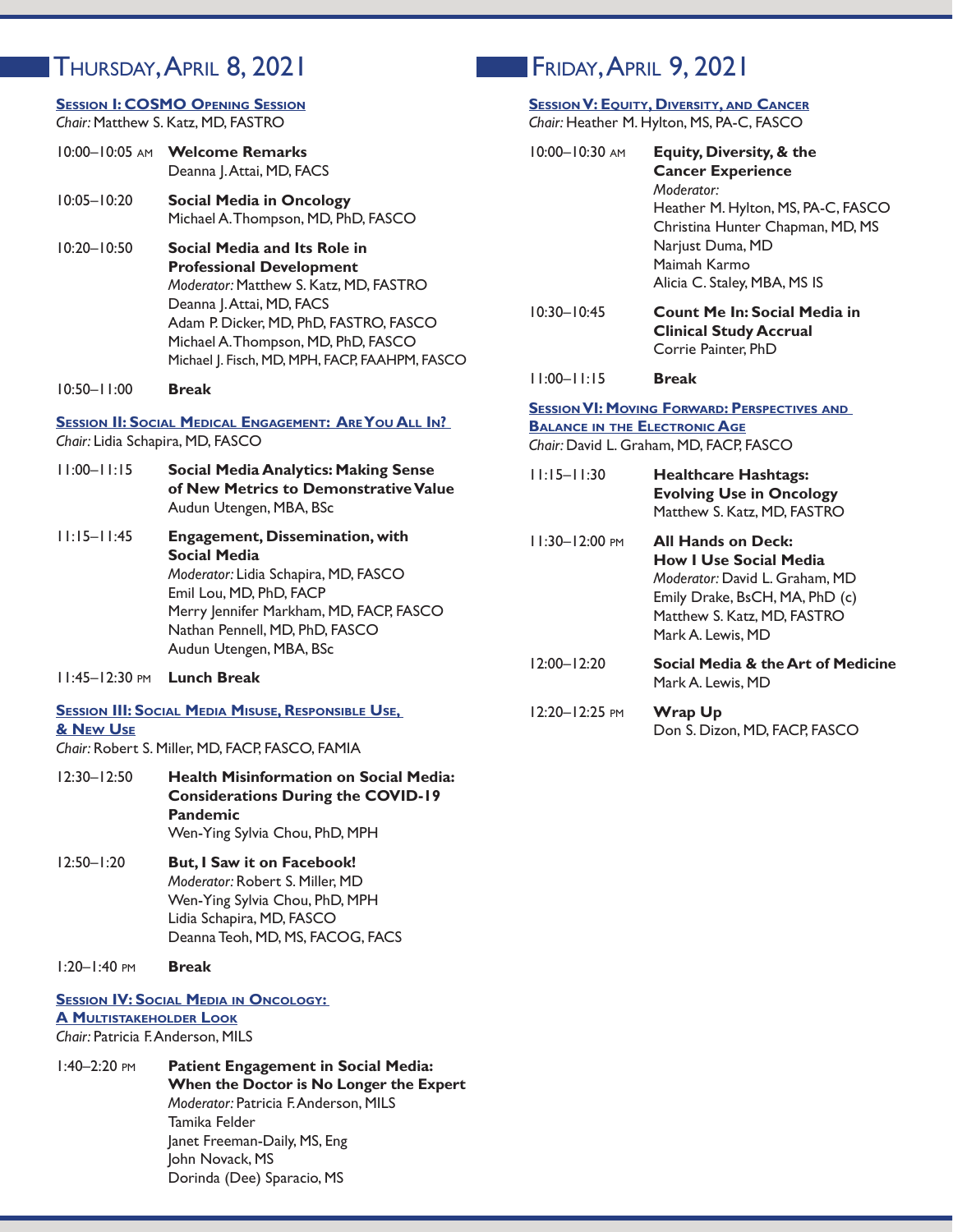### GUEST SPEAKERS AND PLANNING GROUP\*

#### **Patricia F. Anderson, MILS\***

Emerging Technologies Informationist Taubman Health Sciences Library University of Michigan | Ann Arbor, MI

#### **Deanna J. Attai, MD, FACS\***

Associate Clinical Professor of Surgery David Geffen School of Medicine at the University of California Los Angeles | Los Angeles, CA Editor, Social Media Section | Annals of Surgical Oncology Social Media Editor | JCO Oncology Practice Member, ASCO Social Media Working Group

#### **Christina Hunter Chapman, MD, MS**

Adjunct Professor University of Michigan Department of Radiation Oncology University Hospital | Ann Arbor, MI

#### **Wen-Ying Sylvia Chou, PhD, MPH**

Program Director, Health Communication and Informatics Research Branch (HCIRB) Behavioral Research Program (BRP) National Cancer Institute | Bethesda, MD

#### **Adam P. Dicker, MD, PhD, FASTRO, FASCO**

Enterprise Senior Vice President Director, Center for Digital Health and Data Science Professor & Chair, Radiation Oncology Department of Radiation Oncology Sidney Kimmel Medical College & Cancer Center Thomas Jefferson University | Philadelphia, PA

#### **Don S. Dizon, MD, FACP, FASCO\***

Professor of Medicine | Warren Alpert Medical School Director, Breast and Pelvic Malignancies Program and Hematology-Oncology Outpatient Clinics | Lifespan Cancer Institute Director, Medical Oncology & the Oncology Sexual Health Program Rhode Island Hospital | Providence, RI

#### **Emily Drake, BScH, MA, PhD (c)**

Killam Laureate, PhD in Health Candidate Dalhousie University | Halifax, NS, Canada Health Promotion Consultant

#### **Narjust Duma, MD**

Assistant Professor (CHS) Division of Hematology, Medical Oncology and Palliative Care University of Wisconsin School of Medicine and Public Health WI Institute Medical Research | Madison, WI

#### **Tamika Felder**

Women's Health Advocate | Educator | Mobilizer | Author Chief Visionary | Cervivor | Upper Marlboro, MD

#### **Michael J. Fisch, MD, MPH, FACP, FAAHPM, FASCO\***

Clinical Professor, Department of General Oncology Division of Cancer Medicine The University of Texas MD Anderson Cancer Center Houston, TX

Medical Director, Medical Oncology Programs and Genetics AIM Specialty Health | Chicago, IL

#### **Janet Freeman-Daily, MS, Eng**

Co-Founder and Board Chair, The ROS1ders | Mountain View, CA Gray Connections | Seattle, WA Co-Founder, #LCSM Twitter Community Stage IV Lung Cancer Survivor & Research Advocate

### **David L. Graham, MD, FACP, FASCO**

Medical Director, Western Region Levine Cancer Institute | Charlotte, NC Chair, Education Council | Social Media Working Group for ASCO

#### **Heather M. Hylton, MS, PA-C, FASCO** Learning Development Lead | K Health | New York, NY

**Maimah Karmo** Founder/CEO Tigerlily Foundation (Tigerlily) | Stone Ridge, VA

#### **Matthew S. Katz, MD, FASTRO\***

The Cancer Center – Radiation Oncology Lowell General Hospital | Lowell, MA

#### **Mark A. Lewis, MD**

Director, Gastrointestinal Oncology Intermountain Healthcare | Murray, UT

#### **Emil Lou, MD, PhD, FACP**

Associate Professor of Medicine Division of Hematology, Oncology and Transplantation University of Minnesota Medical School Medical Director, Clinical Trials Office Masonic Cancer Center | Minneapolis, MN

#### **Merry Jennifer Markham, MD, FACP, FASCO\***

Interim Chief & Professor Division of Hematology & Oncology University of Florida College of Medicine Associate Director for Medical Affairs UF Health Cancer Center | Gainesville, FL

#### **Robert S. Miller, MD, FACP, FASCO, FAMIA**

Medical Director, CancerLinQ® American Society of Clinical Oncology | Alexandria, VA

#### **John Novack, MS**

Head of Patient Engagement & Senior Director of Communications Inspire | Arlington, VA

#### **Corrie Painter, PhD**

Associate Director Operations & Scientific Outreach in the Cancer Program Broad Institute of MIT and Harvard Associate Director of Count Me In | Boston, MA

#### **Nathan Pennell, MD, PhD, FASCO\***

Associate Professor Medical Oncology Cleveland Clinic Lerner College Medical Oncology, Taussig Cancer Center Cleveland Clinic | Cleveland, OH

#### **Lidia Schapira, MD, FASCO\***

Associate Professor of Medicine Stanford University School of Medicine Director, Cancer Survivorship Stanford Comprehensive Cancer Institute | Stanford, CA Editor in Chief, Cancer.Net